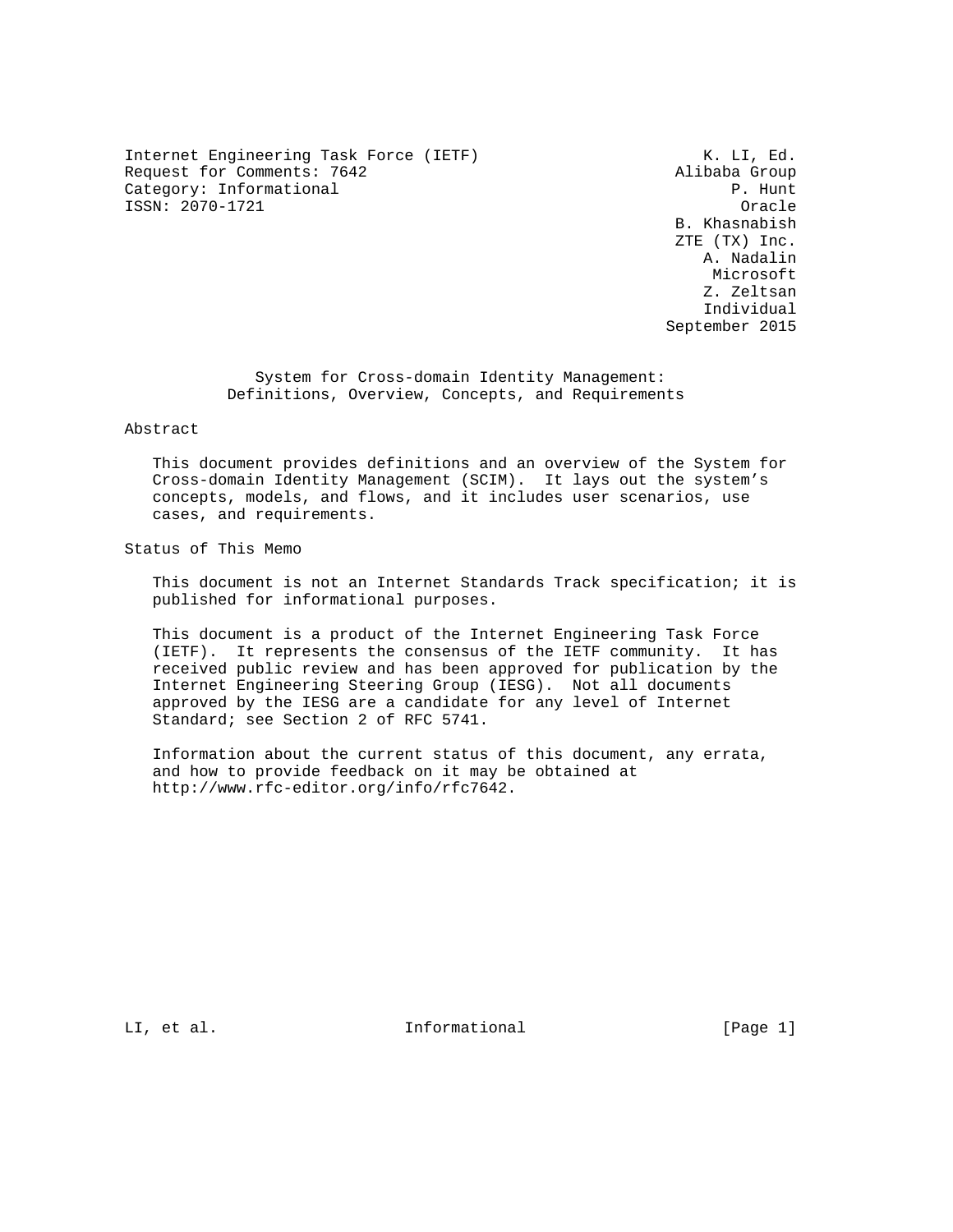Copyright Notice

 Copyright (c) 2015 IETF Trust and the persons identified as the document authors. All rights reserved.

 This document is subject to BCP 78 and the IETF Trust's Legal Provisions Relating to IETF Documents

 (http://trustee.ietf.org/license-info) in effect on the date of publication of this document. Please review these documents carefully, as they describe your rights and restrictions with respect to this document. Code Components extracted from this document must include Simplified BSD License text as described in Section 4.e of the Trust Legal Provisions and are provided without warranty as described in the Simplified BSD License.

LI, et al. 10. Informational 1. The leage 2]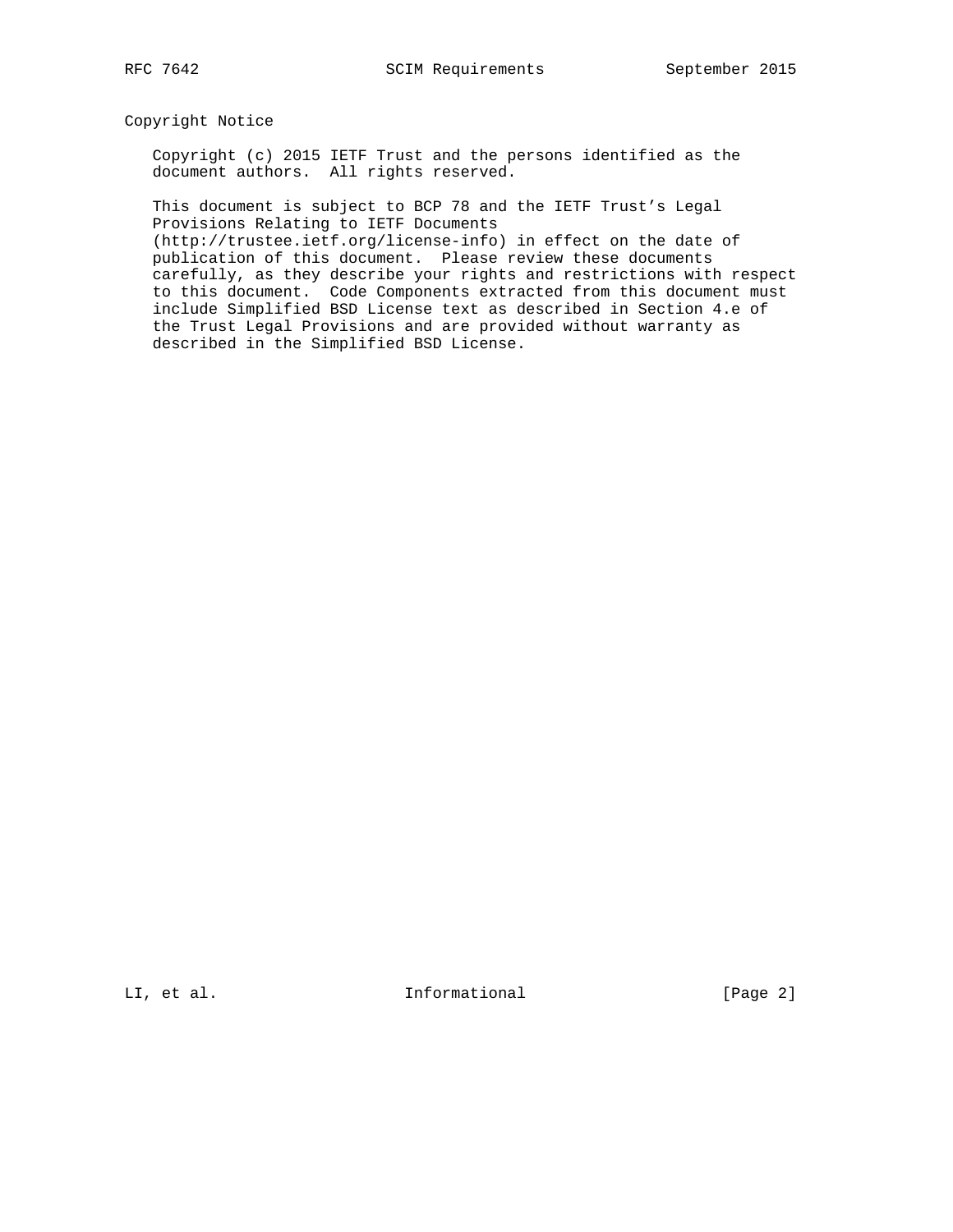# Table of Contents

| 1.                                                           | 4               |
|--------------------------------------------------------------|-----------------|
| 1.1.                                                         | $\overline{4}$  |
|                                                              | 5               |
| 2.1. Background and Context                                  | 5               |
|                                                              | 5               |
| 2.2.1.                                                       | 5               |
| $2.2.2.$ Actors                                              | $6\overline{6}$ |
|                                                              | $\overline{7}$  |
| 2.2.4. Bulk and Batch Operational Semantics                  | 8               |
| 2.3. Flows from Cloud Service Provider to Cloud Service      |                 |
|                                                              | 8               |
| 2.3.1. CSP->CSP: Create Identity (Push)                      | 8               |
| 2.3.2. CSP->CSP: Update Identity (Push)                      | 9               |
| 2.3.3. CSP->CSP: Delete Identity (Push)                      | 9               |
| 2.3.4. CSP->CSP: SSO Trigger (Push)                          | 9               |
| 2.3.5. CSP->CSP: SSO Trigger (Pull)                          | 10              |
| $CSP \rightarrow CSP$ : Password Reset (Push)<br>2.3.6.      | 10              |
| 2.4. Flows from Enterprise Cloud Subscriber to Cloud Service |                 |
| Provider<br>$(ECS->CSP)$                                     | 10              |
| $ECS->CSP: Create Identity (Push)$<br>2.4.1.                 | 10              |
| 2.4.2. ECS->CSP: Update Identity (Push)                      | 11              |
| 2.4.3. ECS->CSP: Delete Identity (Push)                      | 11              |
| $ECS$ ->CSP: SSO Trigger (Pull)<br>2.4.4.                    | 11              |
|                                                              | 11              |
| Migration of the Identities<br>3.1.                          | 11              |
| Single Sign-On (SSO) Service<br>3.2.                         | 12              |
| Provisioning of the User Accounts for a Community of<br>3.3. |                 |
|                                                              | 14              |
| Transfer of Attributes to a Relying Party's Website<br>3.4.  | 15              |
| 3.5.                                                         | 16              |
|                                                              | 17              |
| 5 <sub>1</sub>                                               | 18              |
| Normative References<br>5.1.                                 | 18              |
| 5.2. Informative References                                  | 18              |
|                                                              | 18              |
|                                                              | 19              |

LI, et al. 11 mformational [Page 3]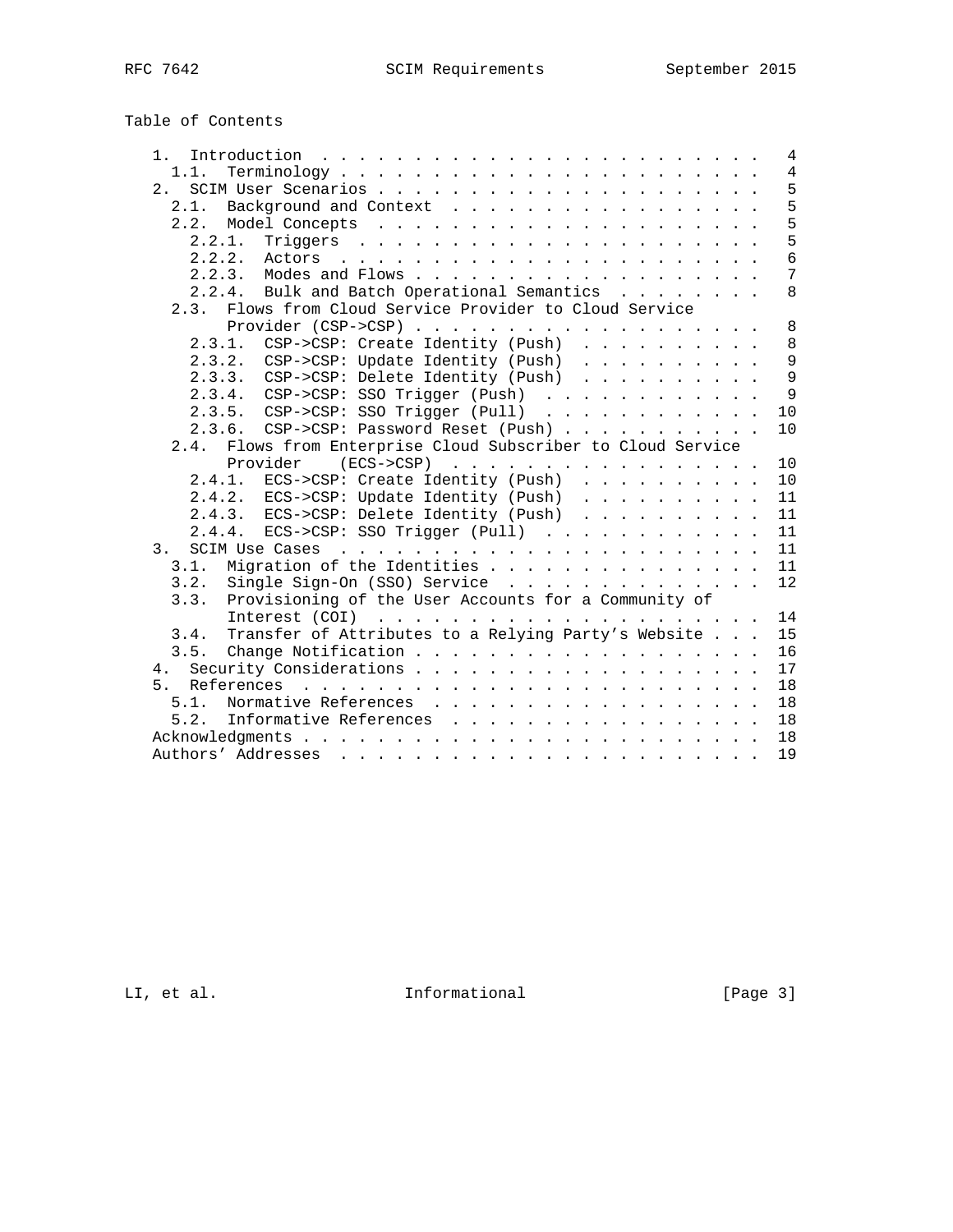- 
- 1. Introduction

 This document provides the SCIM definitions, overview, concepts, flows, scenarios, and use cases. It also provides a list of the requirements derived from the use cases.

 The document's objective is to help with understanding of the design and applicability of the SCIM schema [RFC7643] and SCIM protocol [RFC7644].

 Unlike the practice of some protocols like Application Bridging for Federated Access Beyond web (ABFAB) and SAML2 WebSSO, SCIM provides provisioning and de-provisioning of resources in a separate context from authentication (aka just-in-time provisioning).

## 1.1. Terminology

 The key words "MUST", "MUST NOT", "REQUIRED", "SHALL", "SHALL NOT", "SHOULD", "SHOULD NOT", "RECOMMENDED", "MAY", and "OPTIONAL" in this document are to be interpreted as described in [RFC2119] when they appear in ALL CAPS. These words may also appear in this document in lowercase as plain English words, absent their normative meanings.

Here is a list of acronyms and abbreviations used in this document:

- o COI: Community of Interest
- o CRM: Customer Relationship Management
- o CRUD: Create, Read, Update, Delete
- o CSP: Cloud Service Provider
- o CSU: Cloud Service User
- o ECS: Enterprise Cloud Subscriber
- o IaaS: Infrastructure as a Service
- o JIT: Just In Time
- o PaaS: Platform as a Service
- o SaaS: Software as a Service
- o SAML: Security Assertion Markup Language

LI, et al. Informational [Page 4]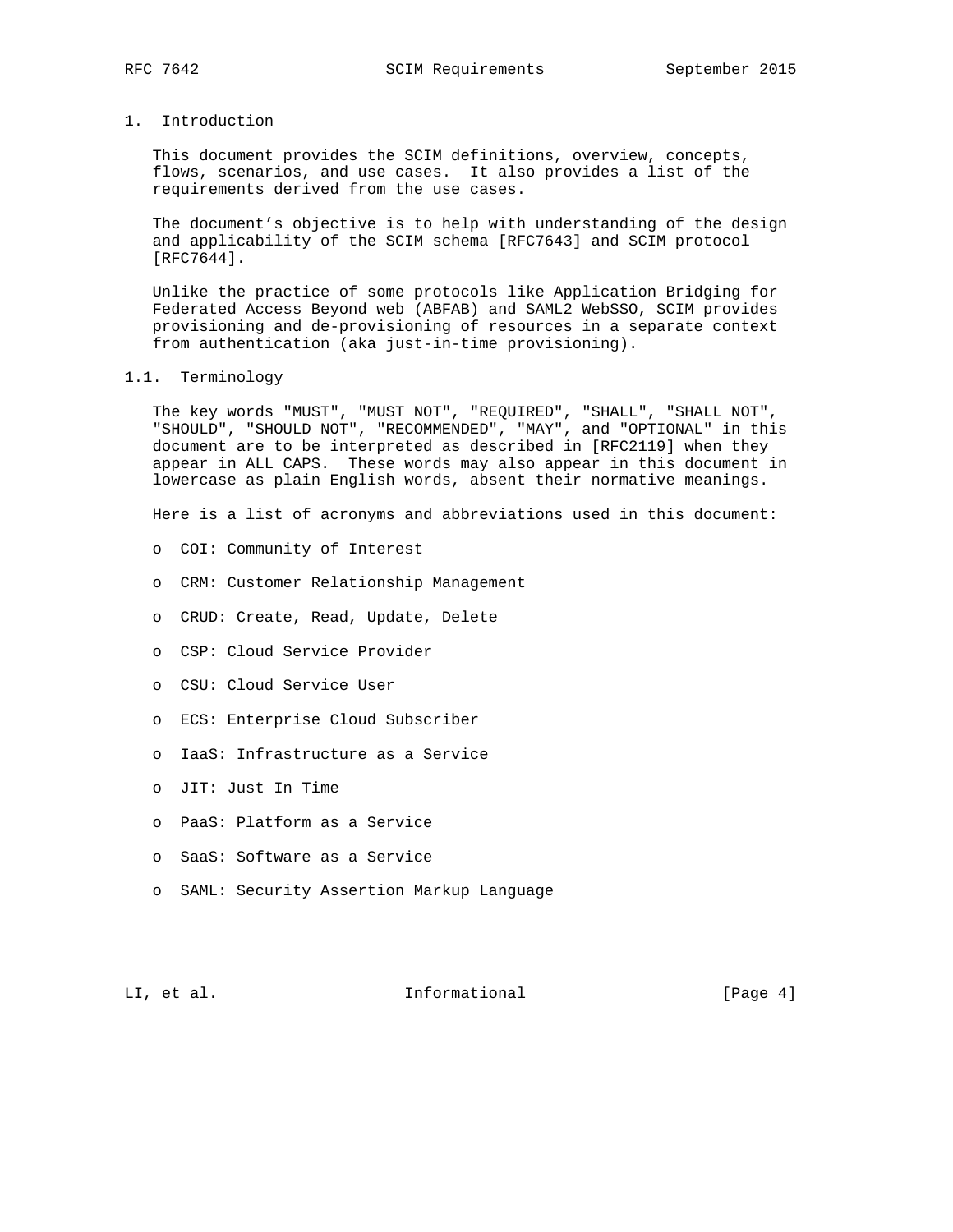- o SCIM: System for Cross-domain Identity Management
- o SSO: Single Sign-On
- 2. SCIM User Scenarios
- 2.1. Background and Context

 The System for Cross-domain Identity Management (SCIM) specification is designed to manage user identity in cloud-based applications and services in a standardized way to enable interoperability, security, and scalability. The specification suite seeks to build upon experience with existing schemas and deployments, placing specific emphasis on simplicity of development and integration, while applying existing authentication, authorization, and privacy models. The intent of the SCIM specification is to reduce the cost and complexity of user management operations by providing a common user schema and extension model, as well as binding documents to provide patterns for exchanging this schema using standard protocols. In essence, make it fast, cheap, and easy to move users in to, out of, and around the cloud.

 The SCIM scenarios are overviews of user stories designed to help clarify the intended scope of the SCIM effort.

- 2.2. Model Concepts
- 2.2.1. Triggers

 Quite simply, triggers are actions or activities that start SCIM flows. Triggers may not be relevant at the protocol level or the schema level; they really serve to help identify the type or activity that resulted in a SCIM protocol exchange. Triggers make use of the traditional provisioning CRUD (Create, Read, Update, Delete) operations but add additional use-case contexts like SSO (Single-Sign On) as it is designed to capture a class of use case that makes sense to the actor requesting it rather than to describe a protocol operation.

 o Create SCIM Identity Resource - Service On-boarding Trigger: A "create SCIM identity resource" trigger is a service on-boarding activity in which a business action such as a new hire or new service subscription is initiated by one of the SCIM Actors. In the protocol itself, service on-boarding may well be implemented via the same resource PUT method as a service change. This is particular to the implementation, and not to the use cases that drive that implementation.

LI, et al. Informational [Page 5]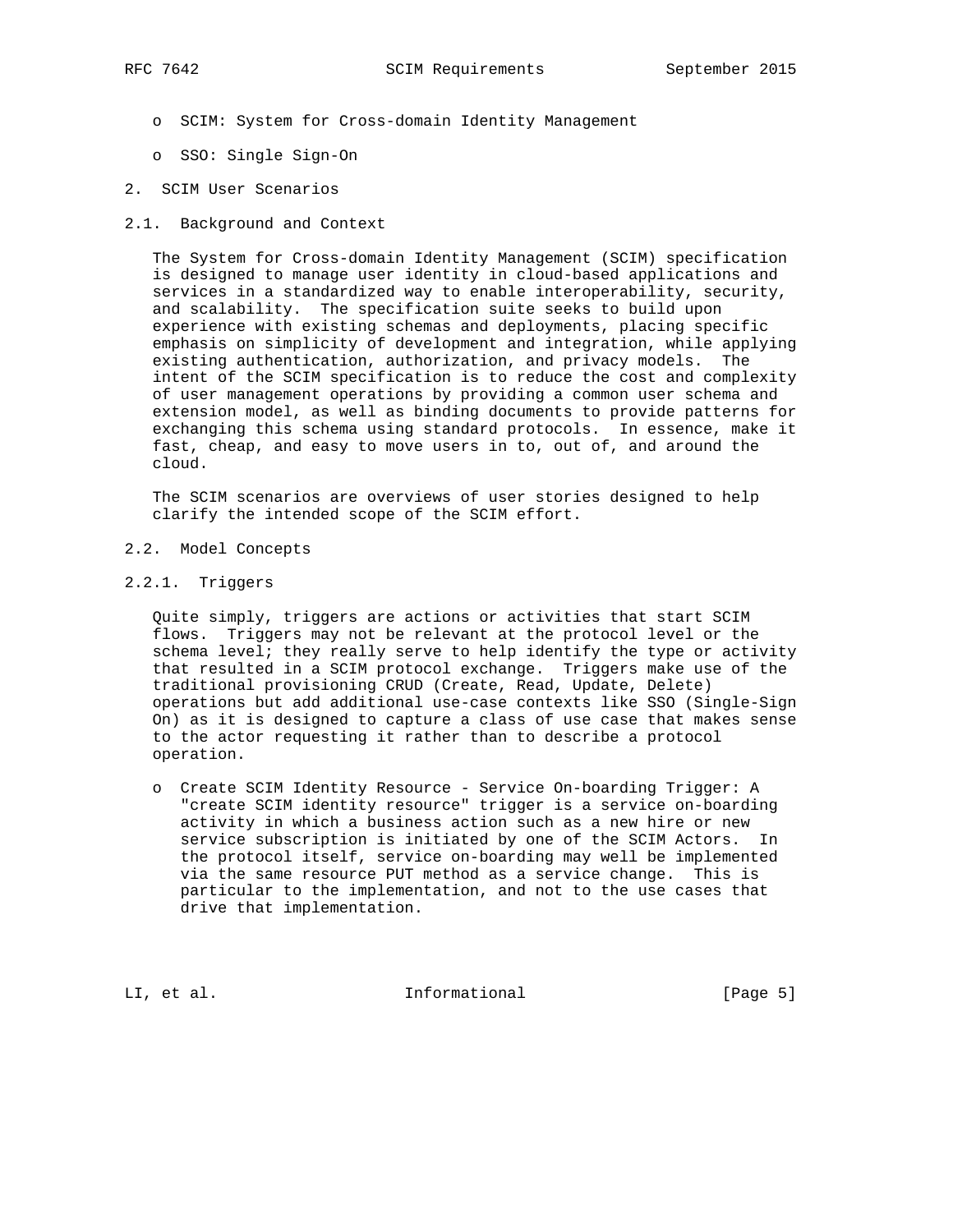- o Update SCIM Identity Resource Service Change Trigger: An "update SCIM identity resource" trigger is a service change activity as a result of an identity moving or changing its service level. An "update SCIM identity" trigger might be the result of a change in a service subscription level or a change to key identity data used to denote a service subscription level. Password changes are specifically called out from other more general identity attribute changes as they are considered to have specific use-case differences.
- o Delete SCIM Identity Resource Service Termination Trigger: A "delete SCIM identity resource" trigger represents a specific and deliberate action to remove an identity from a given SCIM service point. At this stage, it is unclear if the SCIM protocol needs to identify a separate protocol exchange for service suspension actions. This may be relevant as target services usually differentiate between these results and thus may require separate resource representations.
- o Single Sign-On (SSO) Trigger Service Access Request: A "Single Sign-On" trigger is a special class of activity in which a Create or Update trigger is initiated during an SSO operational flow. The implication here is that, as the result of a service access request by the end user (SSO), defined SCIM protocol exchanges can be used to initiate SCIM resource CRUD operations somewhere in the service cloud.

# 2.2.2. Actors

 Actors are the operating parties that take part in both sides of a SCIM protocol exchange and help identify the source of a given Trigger. So far, we have identified the following SCIM Actors:

- o Cloud Service Provider (CSP): A CSP is the entity operating a given cloud service. In a SaaS scenario, this is simply the application provider. In an IaaS or PaaS scenario, the CSP may be the underlying IaaS/PaaS infrastructure provider or the owner of the application running on that platform. In all cases, the CSP is the thing that holds the identity information being operated upon. Put another way, the CSP really is the service that the end user interacts with.
- o Enterprise Cloud Subscriber (ECS): An ECS represents a middle tier of aggregation for related identity records. In one of our sample enterprise SaaS scenarios, the ECS is "Example.com" that subscribes to a cloud-based CRM service "SaaS-CRM Inc." (the CSP) for all of its sales staff. The actual Cloud Service Users (CSUs) are the FooBar Inc. sales staff. The ECS Actor is identified to

LI, et al. 10 mm informational [Page 6]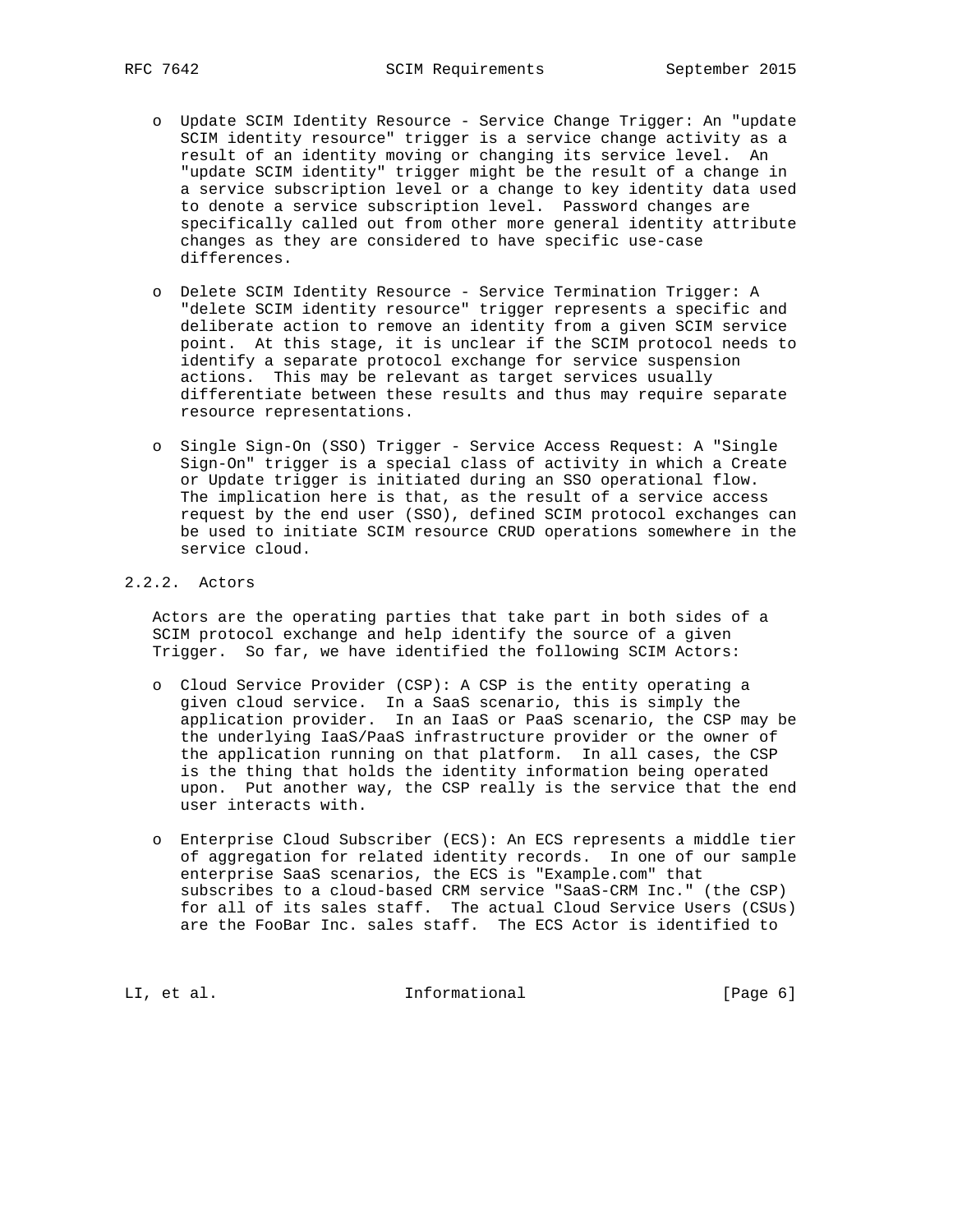help capture use cases in which a single entity is given administrative responsibility for other identity accounts. SCIM may not address the configuration and setup of an ECS within the CSP, but it does address use cases in which SCIM identity resources are grouped together and administered as part of some broader agreement or operational exchange.

 o Cloud Service User (CSU): A CSU represents the real cloud service end user -- i.e., the person logging into and using the cloud service. As described above, and ECS will typically own or manage multiple CSU identities, whereas the CSU represents the FooBar Inc. employee using the cloud service to manage their CRM process.



Figure 1: SCIM Actors

2.2.3. Modes and Flows

 Modes identify the functional intent of a data flow initiated in a SCIM scenario. The modes identified so far are 'Push' and 'Pull' referring to pushing data to and pulling data from an authoritative identity data store.

LI, et al. 10. Informational 1. [Page 7]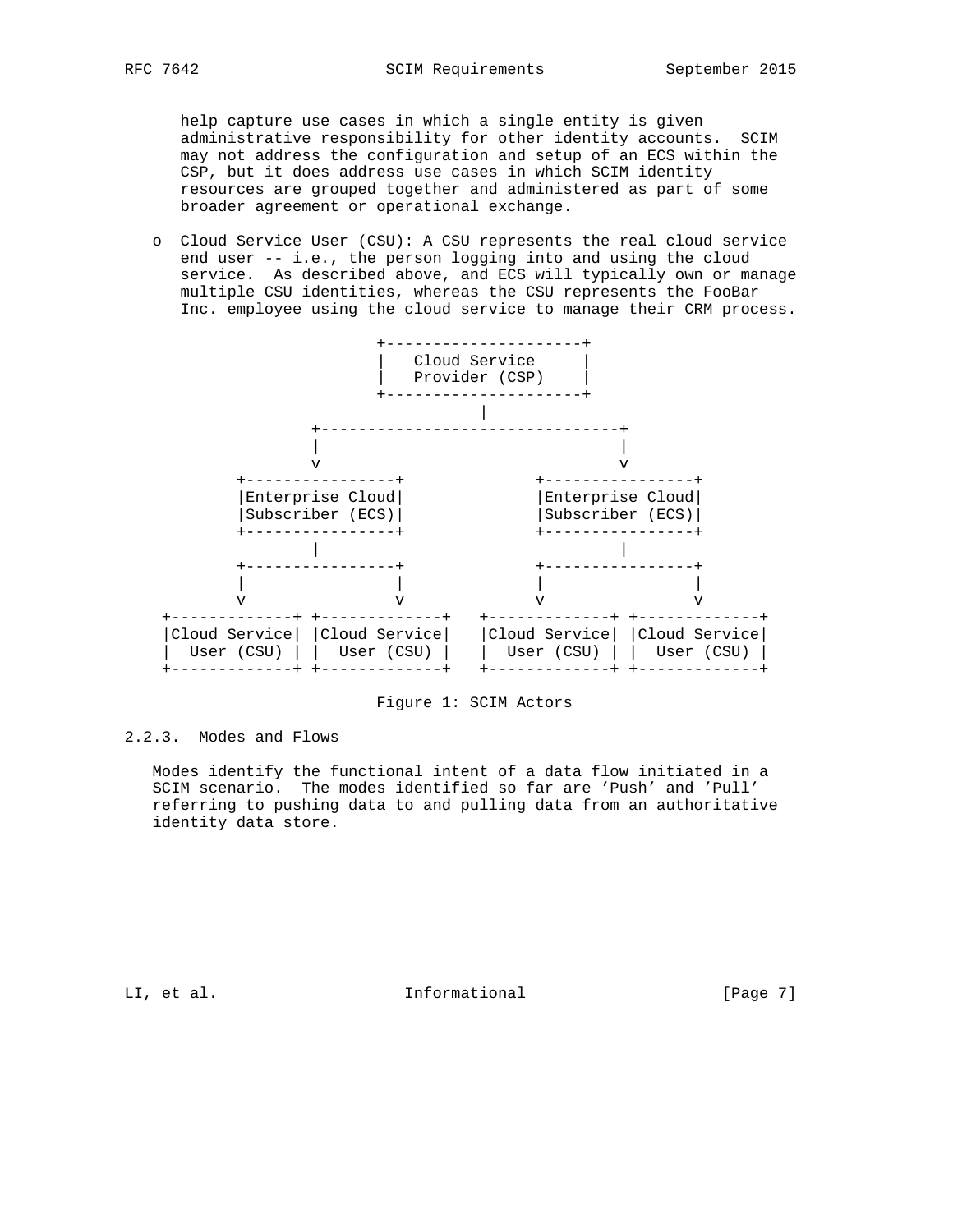In the SCIM scenarios, modes are often used in the context of a flow between two Actors. For example, one might refer to a Cloud-to-Cloud Pull exchange. Here one Cloud Service Provider (CSP) is pulling identity information from another CSP. Commonly referenced flows are:

- o Cloud Service Provider to Cloud Service Provider (CSP->CSP)
- o Enterprise Cloud Subscriber to Cloud Service Provider (ECS->CSP)

 Modes and flows simply help us understand what is taking place; they are likely to be technically meaningless at the protocol level, but they help the reader follow the SCIM scenarios and apply them to real-world use cases.

2.2.4. Bulk and Batch Operational Semantics

 It is assumed that each of the trigger actions outlined in this document may be part of the larger bulk or batch operation. Individual SCIM actions should be able to be collected together to create single protocol exchanges.

 The initial focus of SCIM scenarios is on identifying base flows and single operations. The specific complexity of full bulk and batch operations is left to a later version of the scenarios or to the main specification.

2.3. Flows from Cloud Service Provider to Cloud Service Provider (CSP->CSP)

 These scenarios represent flows between two Cloud Service Providers (CSPs). It is assumed that each CSP maintains an Identity Data Store for its Cloud Service Users (CSUs). These scenarios address various joiner, mover, leaver, and JIT triggers, resulting in push and pull data exchanges between the CSPs.

2.3.1. CSP->CSP: Create Identity (Push)

 In this scenario, two CSPs (CSP-1 and CSP-2) have a shared service agreement in place that requires the exchange of Cloud Service User (CSU) accounts. CSP-1 receives a Create Identity trigger action from its Enterprise Cloud Subscriber (ECS-1). CSP-1 creates a local user account for the new CSU. CSP-1 then pushes the new CSU joiner push request downstream to CSU-2 and gets confirmation that the account was successfully created. After receiving the confirmation from CSP- 2, CSP-1 sends an acknowledgment to the requesting ECS.

LI, et al. 10. Informational 1. The league 8]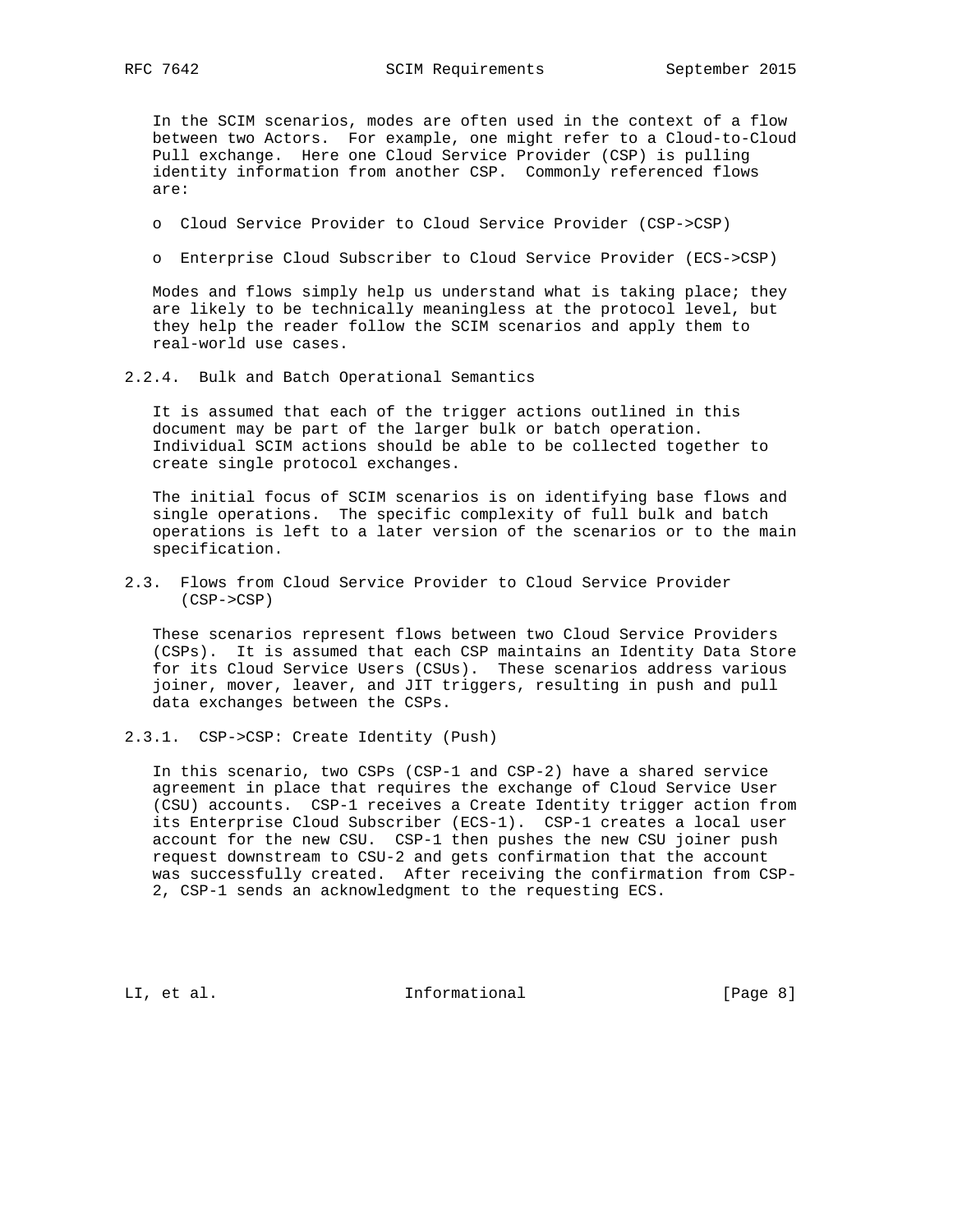# 2.3.2. CSP->CSP: Update Identity (Push)

 In this scenario, two CSPs (CSP-1 and CSP-2) have a shared service agreement in place that requires the exchange of Cloud Service User (CSU) accounts. The Enterprise Cloud Subscriber (ECS-1) has already created an account with CSP-1 and supplied a critical attribute "department" that is used by CSP-1 to drive service options. CSP-1 then receives an Update Identity trigger action from its Enterprise Cloud Subscriber (ECS). CSP-1 updates its local directory account with the new department value. CSP-1 then initiates a separate SCIM protocol exchange to push the mover change request downstream to CSP- 2. After receiving the confirmation from CSP-2, CSP-1 sends an acknowledgment to ECS-1.

#### 2.3.3. CSP->CSP: Delete Identity (Push)

 In this scenario, two CSPs (CSP-1 and CSP-2) have a shared service agreement in place that requires the exchange of Cloud Service User (CSU) accounts. CSP-1 receives a Delete Identity trigger action from its Enterprise Cloud Subscriber (ECS-1). CSP-1 suspends the local directory account for the specified CSU account. CSP-1 then pushes a termination request for the specified CSU account downstream to CSP-2 and gets confirmation that the account was successfully removed. After receiving the confirmation from CSP-2, CSP-1 finalizes the deletion operation and sends an acknowledgment to the requesting ECS.

 This use case highlights how different CSPs may implement different operational semantics behind the same SCIM operation. Note CSP-1 suspends the account representation for its service, whereas CPS-2 implements a true delete operation.

# 2.3.4. CSP->CSP: SSO Trigger (Push)

 In this scenario, two CSPs (CSP-1 and CSP-2) have a shared service agreement in place that requires the exchange of Cloud Service User (CSU) accounts. However, rather than pre-provisioning accounts from CSP-1 to CSP-2, CSP-1 waits for a service access request from the end Cloud Service User (CSU-1) before issuing account creation details to CSP-2. When the CSU completes a SSO transaction from CSP-1 to CSP-2, CSP-2 then creates an account for the CSU based on information pushed to it from CSP-1.

 At the protocol level, this class of scenarios may result in the use of common protocol exchange patterns between CSP-1 and CSP-2.

LI, et al. 10. Informational 1. [Page 9]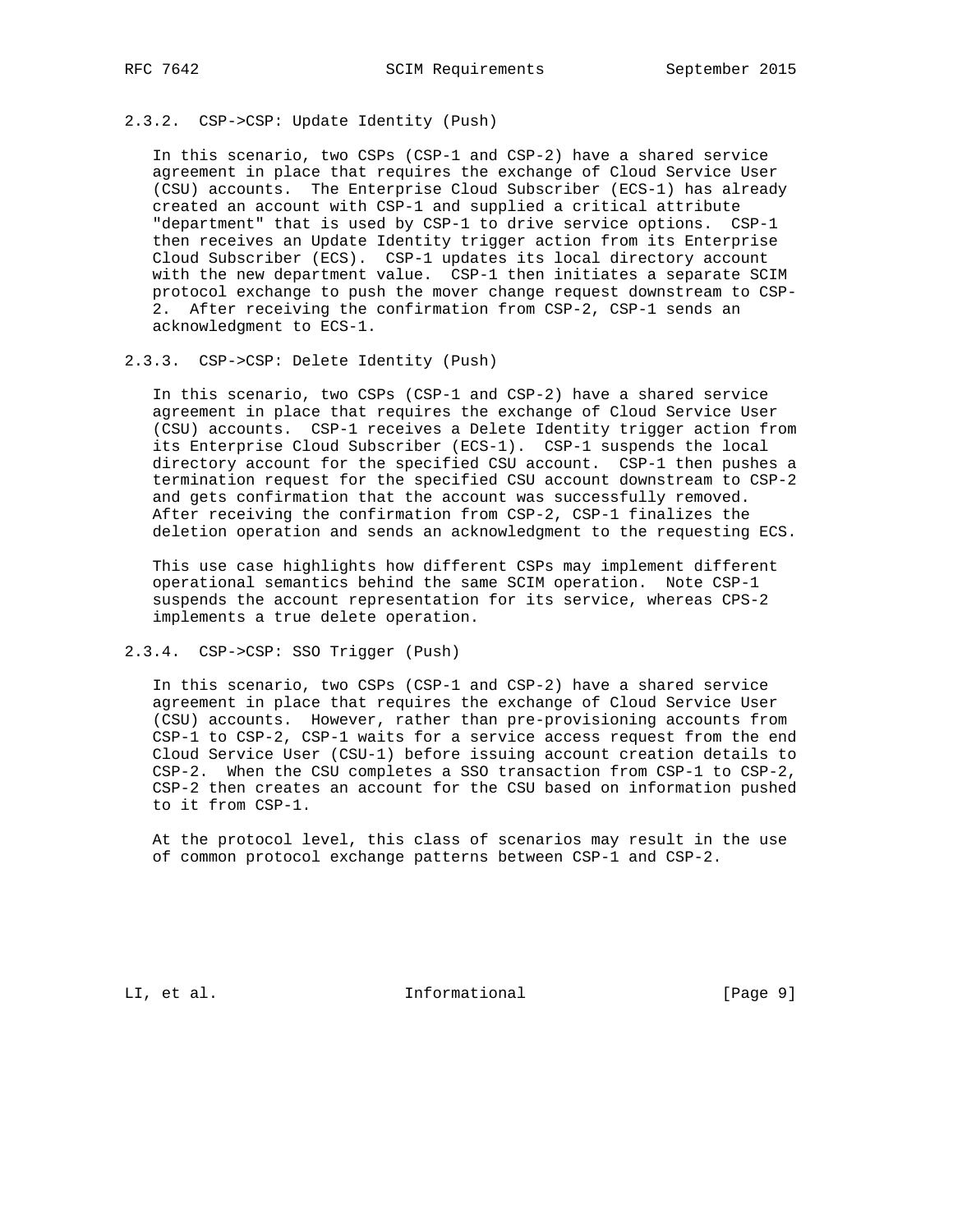2.3.5. CSP->CSP: SSO Trigger (Pull)

 In this scenario, two CSPs (CSP-1 and CSP-2) have a shared service agreement in place that requires the exchange of Cloud Service User (CSU) accounts. However, rather than pre-provisioning accounts from CSP-1 to CSP-2, CSP-2 waits for a service access request from the Cloud Service User (CSU-1) before initiating a Pull request to gather information about the CSU sufficient to create a local account.

 At the protocol level, this class of scenarios may result in the use of common protocol exchange patterns between CSP-2 and CSP-1.

2.3.6. CSP->CSP: Password Reset (Push)

 In this scenario, two CSPs (CSP-1 and CSP-2) have a shared service agreement in place that requires the exchange of Cloud Service User (CSU) accounts. CSP-1 wants to change the password for a specific Cloud Service User (CSU-1). CSP-1 sends a request to CSP-2 to reset the password value for CSU-1.

 At the protocol level, this scenario may result in the same protocol exchange as any other attribute change request.

2.4. Flows from Enterprise Cloud Subscriber to Cloud Service Provider (ECS->CSP)

 These scenarios represent flows between an Enterprise Cloud Subscriber (ECS) and a Cloud Service Providers (CSP). It is assumed that the ECS and the CSP each maintain an information access service for the relevant Cloud Service Users (CSUs). These scenarios address various joiner, mover, leaver, and JIT triggers, resulting in push and pull data exchanges between the ECS and the CSP.

 Many of these scenarios are very similar to those defined in Section 2.3. They are identified separately here so that we may explore any differences that might emerge.

2.4.1. ECS->CSP: Create Identity (Push)

 In this scenario, an Enterprise Cloud Subscriber (ECS-1) maintains a service with a Cloud Service Provider (CSP-1) that requires the sharing of various Cloud Service User (CSU) accounts. A new user joins ECS-1 and so ECS-1 pushes an account creation request to CSP-1, supplying all required attribute values for the base SCIM schema and additional values for the extended SCIM schema as required.

LI, et al. 10. Informational [Page 10]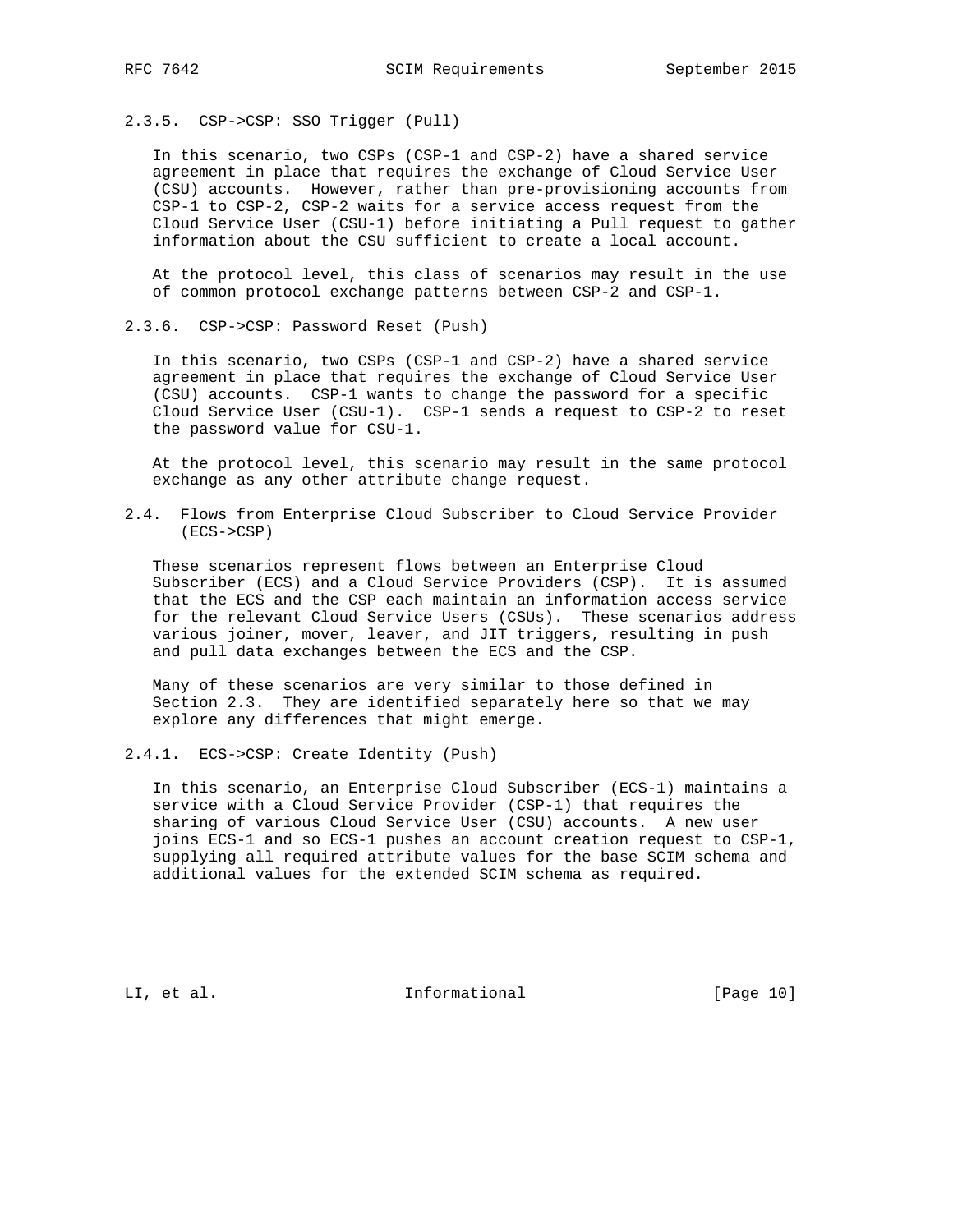# 2.4.2. ECS->CSP: Update Identity (Push)

 In this scenario, an Enterprise Cloud Subscriber (ECS-1) maintains a service with Cloud Service Provider (CSP-1) that drives service definition from a key account schema attribute called Department. ECS-1 wishes to move a given CSU from Department A to Department B and so it pushes an attribute update request to the CSP.

## 2.4.3. ECS->CSP: Delete Identity (Push)

 In this scenario, an Enterprise Cloud Subscriber (ECS-1) maintains a service with a Cloud Service Provider (CSP-1). Upon termination of one of its employee's employment agreement, ECS-1 sends a suspend account request to CSP-1. One week later, the ECS wishes to complete the process by fully removing the Cloud Service User (CSU) account, so it sends a terminate account request to CSP-1.

2.4.4. ECS->CSP: SSO Trigger (Pull)

 In this scenario, an Enterprise Cloud Subscriber (ECS-1) maintains a service with a Cloud Service Provider (CSP-1). No accounts are created or exchanged in advance. However, rather than pre provisioning accounts from ECS-1 to CSP-1, CSP-1 waits for a service access request from the Cloud Service User (CSU-1) under the control domain of ECS-1, before issuing an account Pull request to ECS-1.

3. SCIM Use Cases

This section lists the SCIM use cases.

3.1. Migration of the Identities

Description:

 A company SomeEnterprise runs an application ManageThem that relies on the identity information about its employees (e.g., identifiers, attributes). The identity information is stored at the cloud provided by SomeCSP. SomeEnterprise has decided to move identity information to the cloud of a different provider -- AnotherCSP. In addition, SomeEnterprise has purchased a second application ManageThemMore, which also relies on the identity information. SomeEnterprise is able to move identity information to AnotherCSP without changing the format of identity information. The application ManageThemMore is able to use the identity information.

Pre-conditions:

o SomeCSP is a cloud service provider for SomeEnterprise.

LI, et al. 10. Informational [Page 11]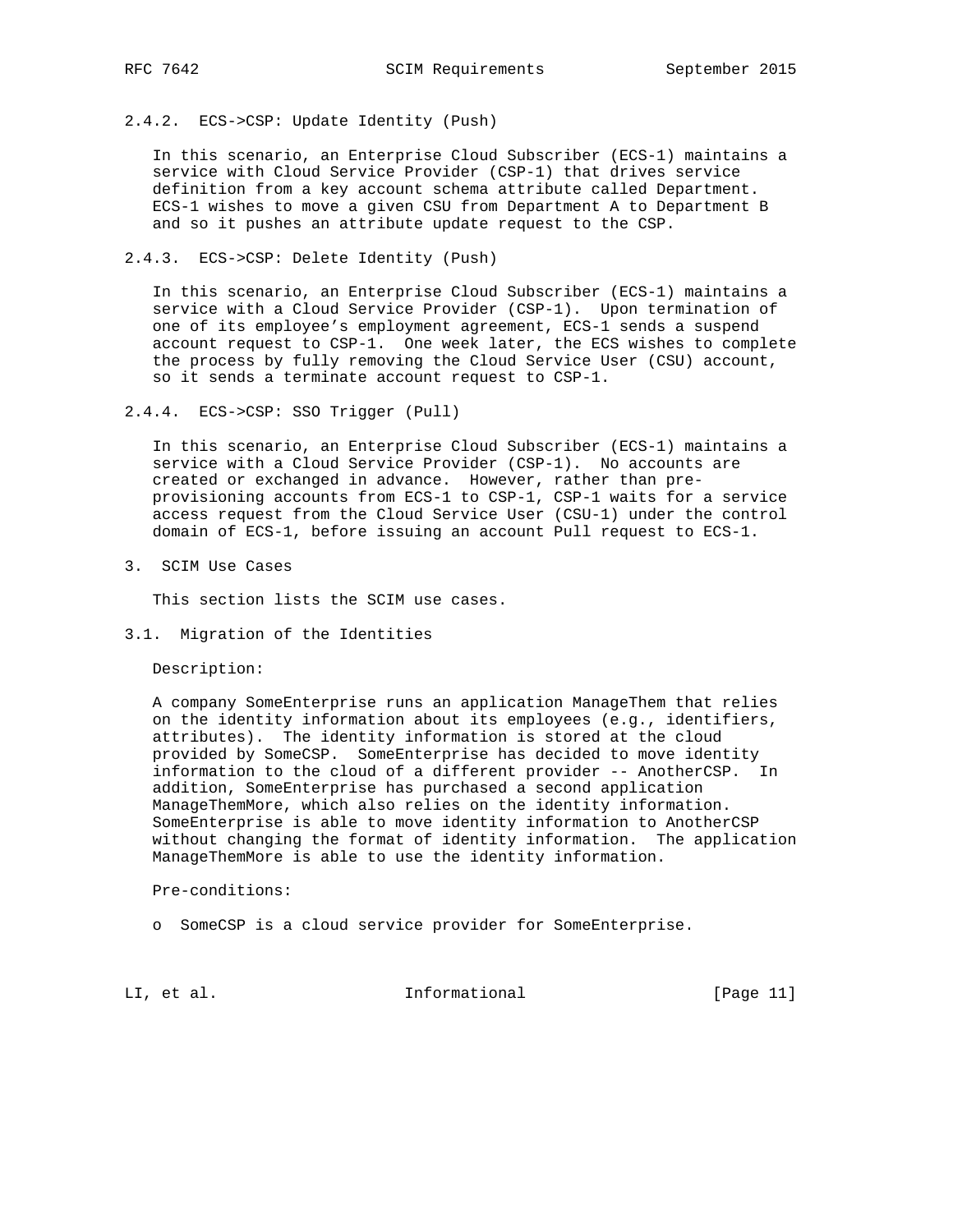- o SomeCSP has a known attribute name and value for the Enterprise used for managing and transferring data.
- o AnotherCSP is a new cloud service provider for SomeEnterprise.
- o All involved cloud service providers and applications support the same standard specifying the format for and actions on the user (e.g., employee) identity information.

Post-conditions:

- o SomeEnterprise has moved its employees' identity information from SomeCSP to AnotherCSP without making any changes to representation of identity information.
- o Application ManageThemMore is able to use the identity information.

Requirements:

- o SomeEnterprise, the applications ManageThem and ManageThemMore, and the providers SomeCSP and AnotherCSP support a common standard for identity information, which specifies the following:
	- \* Format (or schema) for representing user identity information
	- \* Interfaces and protocol for managing user identity information
- o Cloud providers shall be able to meet regulatory requirements when migrating identity information between jurisdictional regions (e.g., countries and states may have differing regulations on privacy).
- o Cloud providers shall be able to log all actions related to SomeEnterprise employees' identities.
- o The logs should be secure and available for auditing.
- 3.2. Single Sign-On (SSO) Service

Description:

 Bob has an account in an application hosted by a cloud service provider SomeCSP. SomeCSP has federated its user identities with a cloud service provider AnotherCSP. Bob requests a service from an application running on AnotherCSP. The application running on AnotherCSP, relying on Bob's authentication by SomeCSP and using identity information provided by SomeCSP, serves Bob's request.

LI, et al. 10. Informational [Page 12]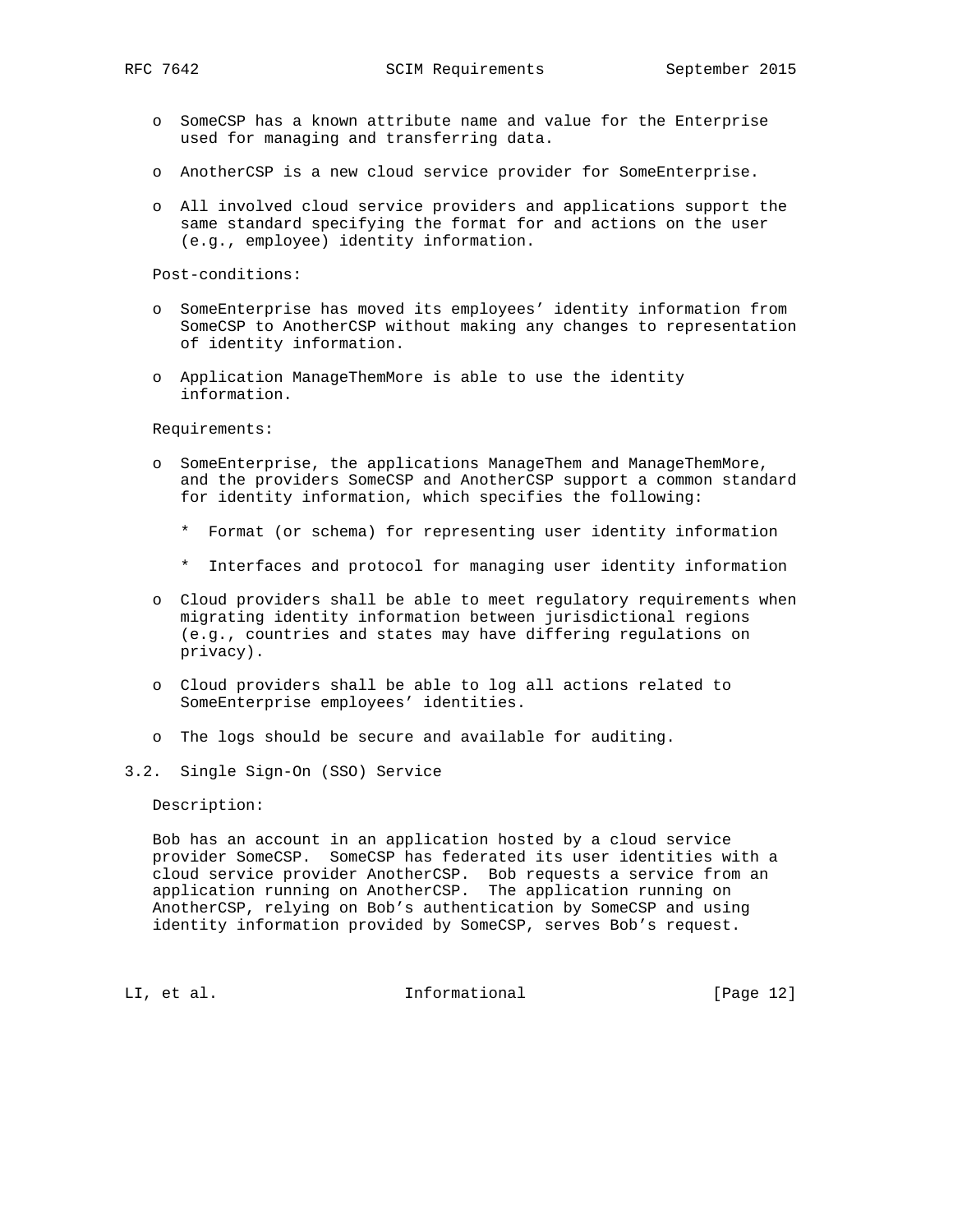Pre-conditions:

- o Bob's identity information is stored on SomeCSP.
- o SomeCSP and AnotherCSP have established trust and federated their user identities.
- o SomeCSP is able to authenticate Bob.
- o SomeCSP is able to securely provide the authentication results to AnotherCSP.
- o SomeCSP is able to securely provide Bob's identity information (e.g., attributes) to AnotherCSP.
- o AnotherCSP is able to verify information provided by SomeCSP.
- o SomeCSP is able to process the identity information received from AnotherCSP.

Post-conditions:

 Bob has received the requested service from an application running on AnotherCSP without having to authenticate to that application explicitly.

Requirements:

- o Bob must have an account with SomeCSP.
- o SomeCSP and AnotherCSP must establish trust and federate their user identities.
- o SomeCSP must be able to authenticate Bob.
- o SomeCSP must be able to securely provide the authentication results to AnotherCSP.
- o SomeCSP must be able to securely provide Bob's identity information (e.g., attributes) to AnotherCSP.
- o AnotherCSP must be able to verify the identity information provided by SomeCSP.
- o SomeCSP must be able to process the identity information received from AnotherCSP.

LI, et al. Informational [Page 13]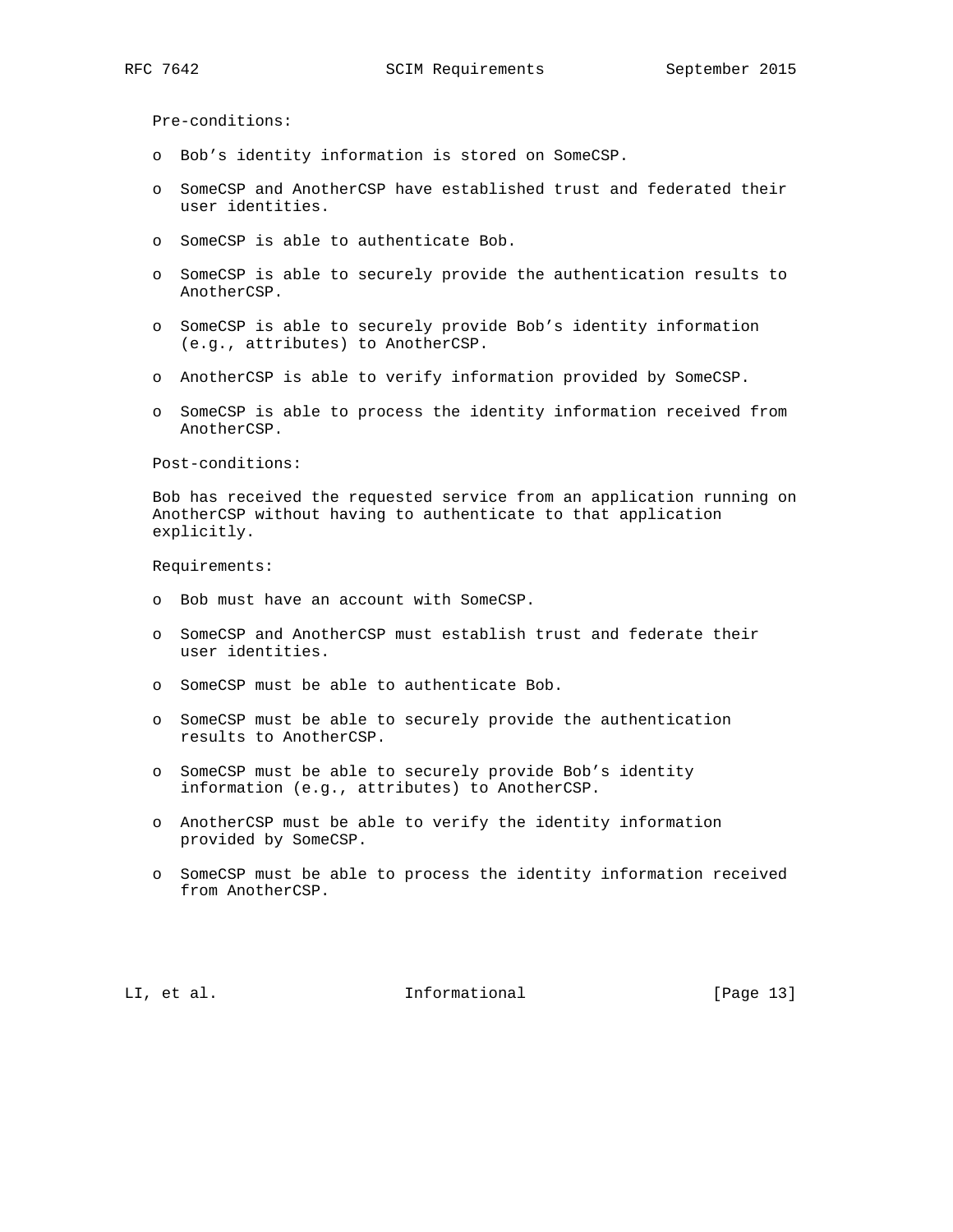- o SomeCSP and AnotherCSP must log information generated by Bob's actions according to their policies and the trust agreement between them.
- 3.3. Provisioning of the User Accounts for a Community of Interest (COI)

#### Description:

 Organization YourHR provides Human Resources (HR) services to a Community of Interest (COI) YourCOI. The HR services are offered as Software as a Service (SaaS) on public and private clouds. YourCOI's offices are located all over the world. Their Information Technology (IT) systems may be composed of combinations of the applications running on private and public clouds along with traditional IT systems. The local YourCOI offices are responsible for collecting personal information (i.e., user identities and attributes). YourHR services provide means for provisioning and distributing the employee identity information across all YourCOI offices. YourHR also enables individual users (e.g., employees) to manage personal information that they are responsible for (e.g., update of an address or a telephone number).

Pre-conditions:

- o YourCOI has a complex infrastructure composed of a large number of local offices that rely on diverse IT systems.
- o YourCOI has contracted YourHR to provide the HR services.
- o Each local office has a right to establish a personal account for an employee.

Post-conditions:

- o All personal accounts are globally available to any authorized user or application across the YourCOI system through the services provided by YourHR.
- o The employees have the ability to manage the part of personal information that is their responsibility.

LI, et al. Informational [Page 14]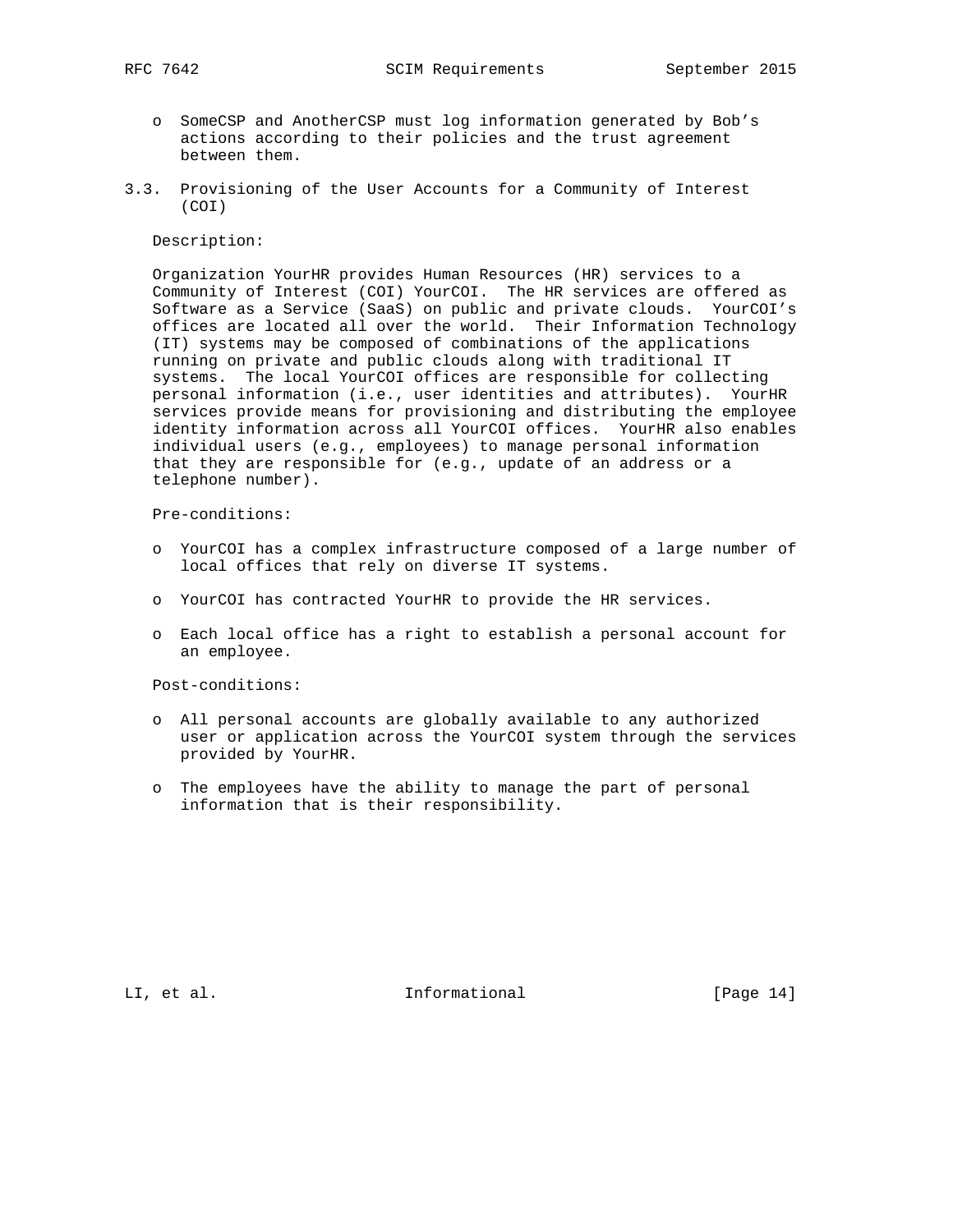Requirements:

- o YourHR must ensure that the local offices generate information that is provisioned securely and consider privacy requirements in a timely fashion across systems that may span technical (e.g., protocols and applications), administrative (e.g., corporate), regulatory (e.g., location), and jurisdictional domains.
- o Management of personal information must be protected against unauthorized access and eavesdropping, and it should be distributed only to authorized parties and services.
- o Regulatory requirements shall be met when migrating identity information between jurisdictional regions (e.g., countries and states may have differing regulations on privacy).
- o All operations with identity data must be securely logged.
- o The logs should be available for auditing.
- 3.4. Transfer of Attributes to a Relying Party's Website

#### Description:

 An end user has an account in a directory service A with one or more attributes. That user then visits the website of relying party B, and the website requires attributes of the user. The user selects some attributes and authorizes the transfer of data via authorization protocols (e.g., OAuth, SAML), so selected attributes of the user are transferred from the user's account in directory service A to the website of replying party B at the time of the user's first visit to that site.

Pre-conditions:

- o User has an account in directory service A.
- o User has one or more attributes.
- o User visits website of relying party B.

Post-conditions:

 Selected attributes of the user are transferred from the user's account in directory service A to the website of relying party B at the time of the user's first visit to that site.

LI, et al. Informational [Page 15]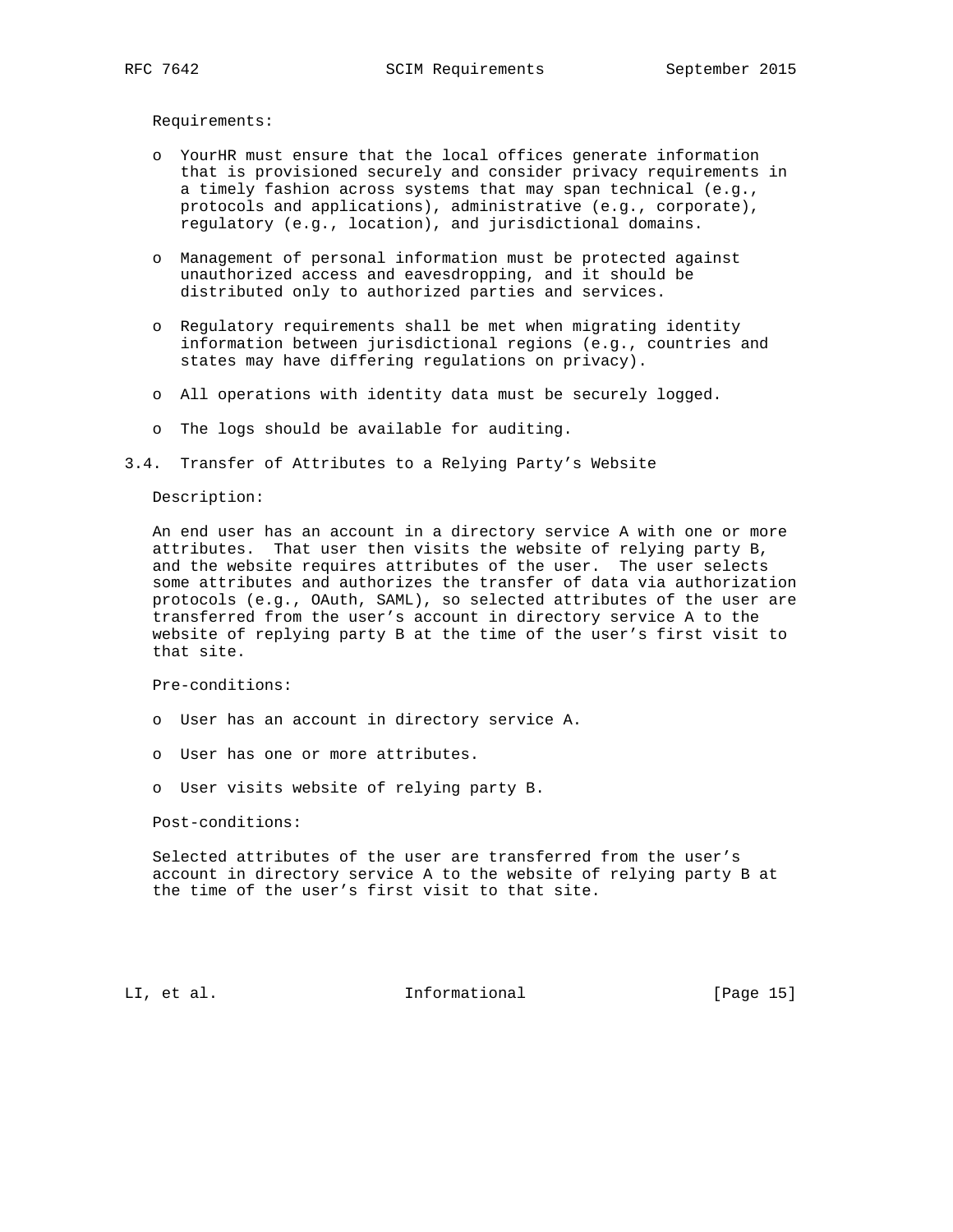Requirements:

- o Relying party B must be able to authenticate the end user.
- o Relying party B must be able to securely provide the authentication results to directory service A.
- o Directory service A must be able to securely provide end user's identity information (e.g., attributes) to relying party B.
- o Regulatory requirements shall be met when migrating identity information between jurisdictional regions (e.g., countries and states may have differing regulations on privacy).
- o Relying parties have to be aware of changes to their cached copy, as these would potentially cause a state change in other relying parties.
- o A maximum period should be set for the relying party to cache the information.
- 3.5. Change Notification

Description:

 An end user has an account in a directory service A with one or more attributes. That user then visits the web site of relying party B. The website of relying party B queries directory service A for attributes associated with that user, and related resources.

 The attributes of the user change later in directory service A. For example, the attributes might change if the user changes their name, has their account disabled, or terminates their relationship with directory service A. Furthermore, other resources and their attributes might also change. The directory service A then wishes to notify the website of relying party B of these changes, as relying party B might (or might not) have a cache of those attributes, and if relying party B were aware of these changes to their cached copy, it would potentially cause a state change in relying party B.

 The volume of changes, however, might be substantial, and only some of the changes may be of interest to relying party B, so directory service A does not wish to "push" all the changes to B. Instead, directory service A wishes to notify B that there are changes potentially of interest, such that B can at an appropriate time subsequently contact directory service A and retrieve just the subset of changes of interest to B.

LI, et al. 10. Informational [Page 16]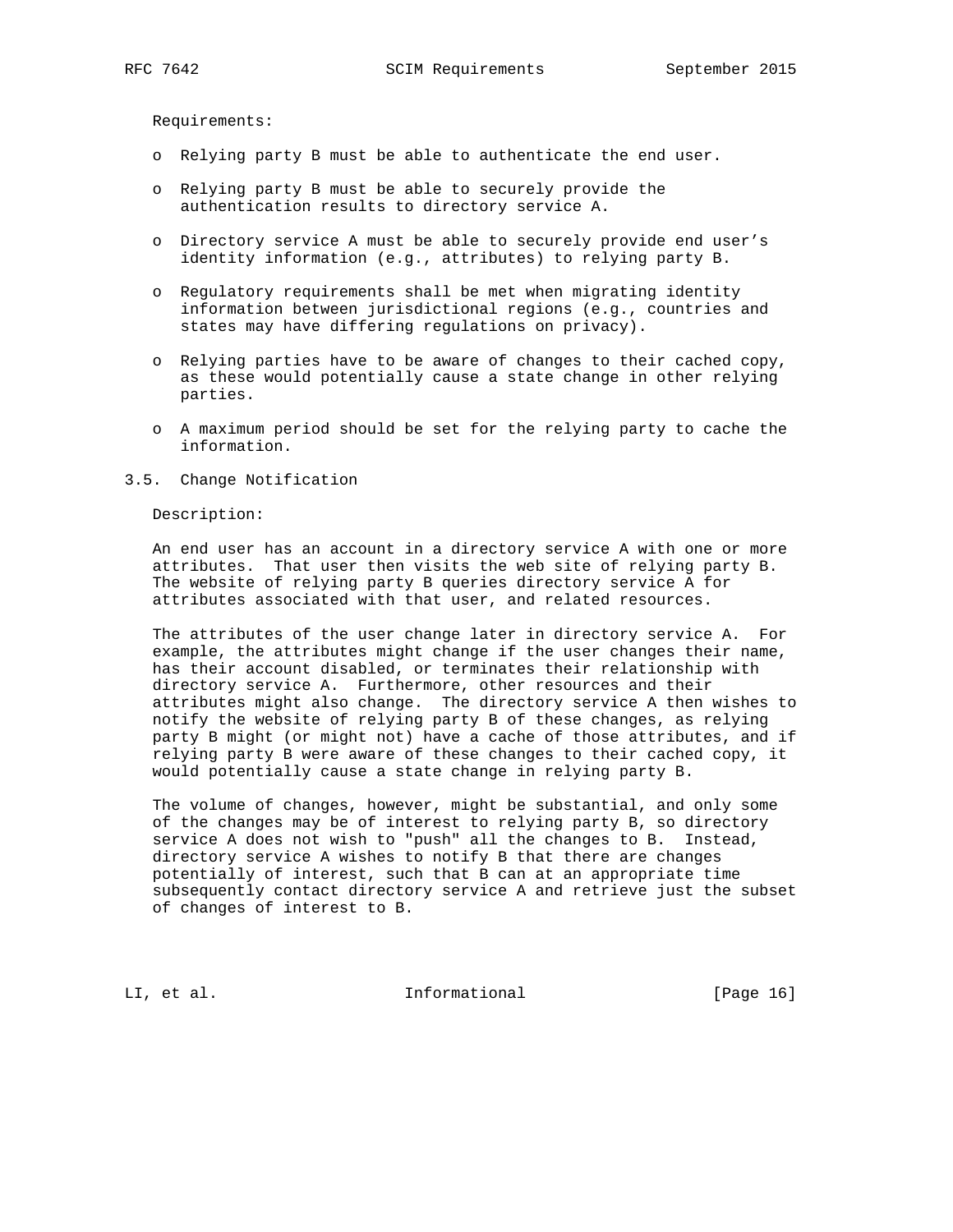Note that the user must authorize directory service A to transfer data to the website, and the user must authorize directory service A to notify the website.

Pre-conditions:

- o User has an account in directory service A.
- o User has one or more attributes.
- o User visits the website of relying party B.
- o The resource being updated is at the website.

Post-conditions:

 Directory service A is able to notify relying party B that there are changes potentially of interest.

Requirements:

- o Relying party B must be able to authenticate the end user.
- o Relying party B must be able to securely provide the authentication results to directory service A.
- o Directory service A must be able to securely provide end user's changed identity information (e.g., attributes) to relying party B.
- o Relying party B must be able at an appropriate time to subsequently contact directory service A and retrieve just the subset of changes of interest to relying party B.
- 4. Security Considerations

 Authentication and authorization must be guaranteed for the SCIM operations to ensure that only authenticated entities can perform the SCIM requests and the requested SCIM operations are authorized.

 SCIM resources (e.g., Users and Groups) can contain sensitive information. Thus, data confidentiality MUST be guaranteed at the transport layer.

LI, et al. 10. Informational [Page 17]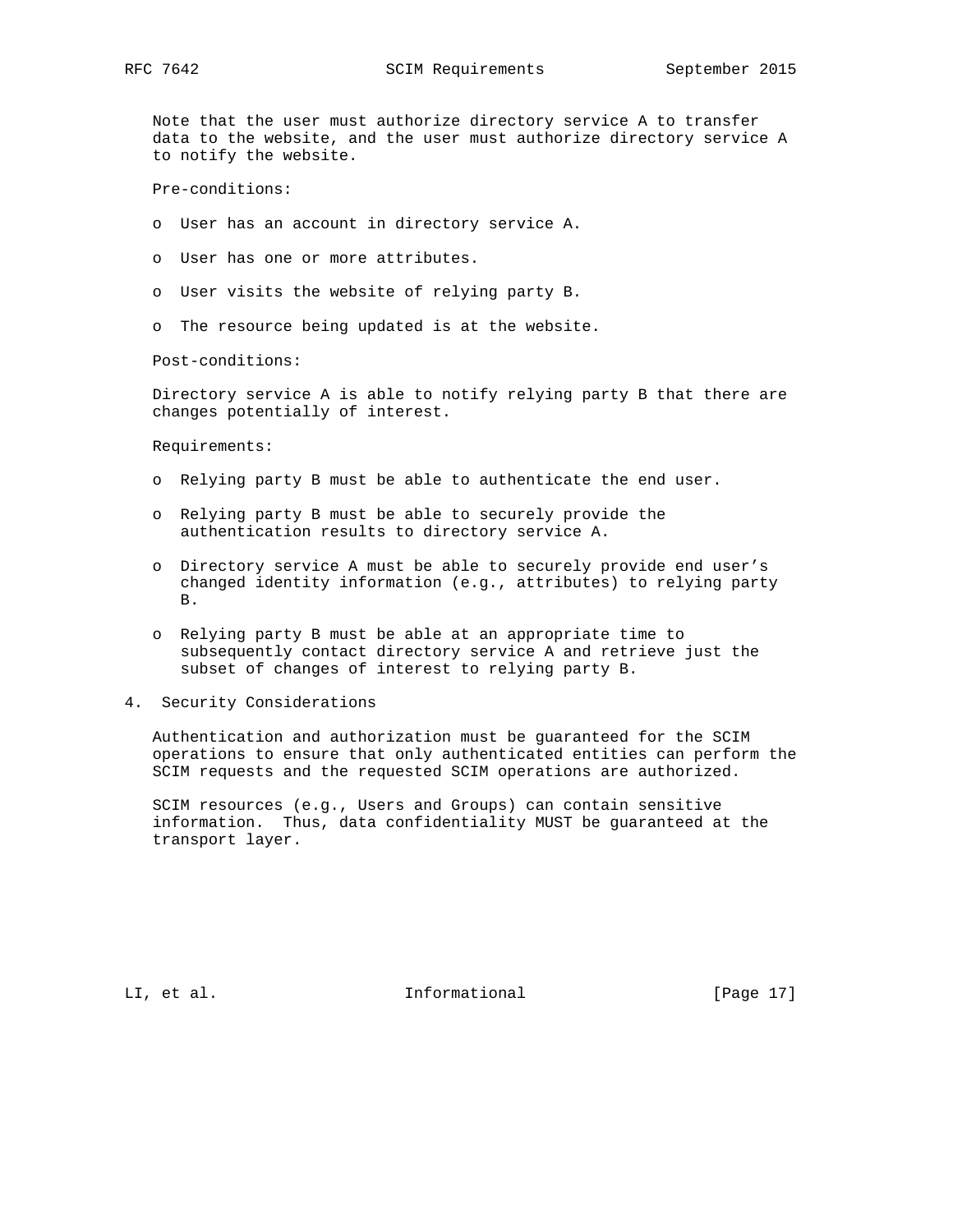There can be privacy issues that go beyond transport security, e.g., moving personally identifying information (PII) offshore between CSPs. Regulatory requirements shall be met when migrating identity information between jurisdictional regions (e.g., countries and states may have differing regulations on privacy).

 Additionally, privacy-sensitive data elements may be omitted or obscured in SCIM transactions or stored records to protect these data elements for a user. For instance, a role-based identifier might be used in place of an individual's name.

 Detailed security considerations are specified in Section 7 of the SCIM protocol [RFC7644] and Section 9 of the SCIM schema [RFC7643].

- 5. References
- 5.1. Normative References
	- [RFC2119] Bradner, S., "Key words for use in RFCs to Indicate Requirement Levels", BCP 14, RFC 2119, DOI 10.17487/RFC2119, March 1997, <http://www.rfc-editor.org/info/rfc2119>.
- 5.2. Informative References
	- [RFC7643] Hunt, P., Ed., Grizzle, K., Wahlstroem, E., and C. Mortimore, "System for Cross-domain Identity Management: Core Schema", RFC 7643, DOI 10.17487/RFC7643, September 2015, <http://www.rfc-editor.org/info/rfc7643>.
	- [RFC7644] Hunt, P., Ed., Grizzle, K., Ansari, M., Wahlstroem, E., and C. Mortimore, "System for Cross-domain Identity Management: Protocol", RFC 7644, DOI 10.17487/RFC7644, September 2015, <http://www.rfc-editor.org/info/rfc7644>.

#### Acknowledgments

 The authors would like to thank Ray Counterman, Richard Fiekowsky, Bert Greevenbosch, Barry Leiba, Kelly Grizzle, Magnus Nystrom, Stephen Farrell, Kathleen Moriarty, Benoit Claise, Dapeng Liu, and Jun Li for their reviews and comments.

 Also, thanks to Darran Rolls and Patrick Harding; Section 2 ("SCIM User Scenarios") is taken from them.

LI, et al. 10. Informational [Page 18]